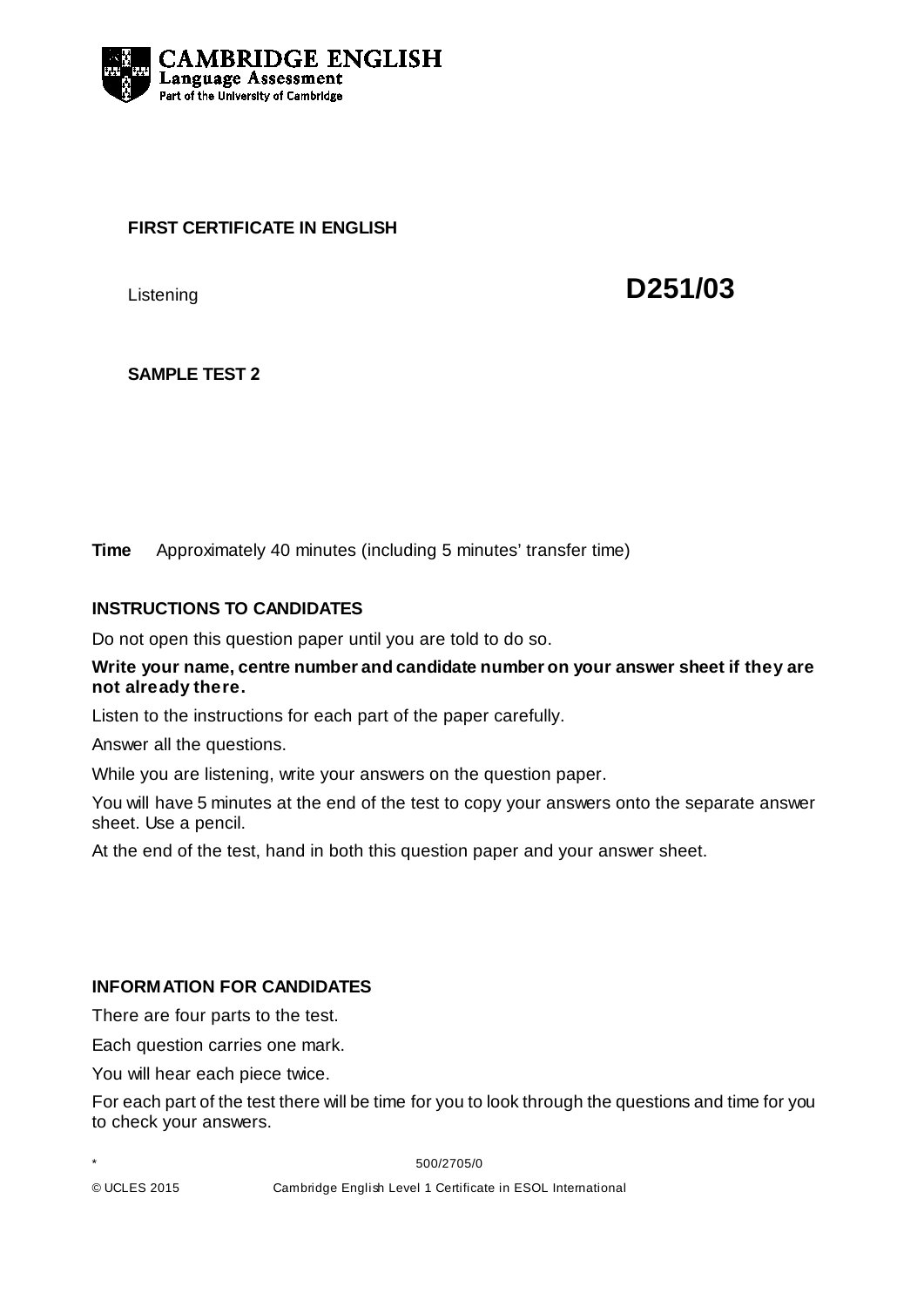**2** 

You will hear people talking in eight different situations. For questions **1 – 8**, choose the best answer (**A**, **B** or **C**). \_\_\_\_\_\_\_\_\_\_\_\_\_\_\_\_\_\_\_\_\_\_\_\_\_\_\_\_\_\_\_\_\_\_\_\_\_\_\_\_\_\_\_\_\_\_\_\_\_\_\_\_\_\_\_\_\_\_\_\_\_\_\_\_\_\_\_\_\_\_\_\_\_\_\_\_\_\_\_\_\_

**1** You hear a young man talking about his hobby of rock climbing.

How does he feel about it?

- **A** satisfied with his level of expertise
- **B** concerned about doing a dangerous sport
- **C** proud when he copes with difficult conditions
- **2** You hear a public announcement at a family theme park.

What does the announcement contain?

- **A** a change to a timetable
- **B** details of a new attraction
- **C** instructions about a location
- **3** You hear two people talking about a course they have attended.

What was the topic of the course?

- **A** book illustration
- **B journalism**
- **C** publishing
- **4** You hear two people talking about a film they have both seen.

What do they agree about?

- **A** The story wasn't very original.
- **B** Reviews of the film weren't accurate.
- **C** The message wasn't very positive.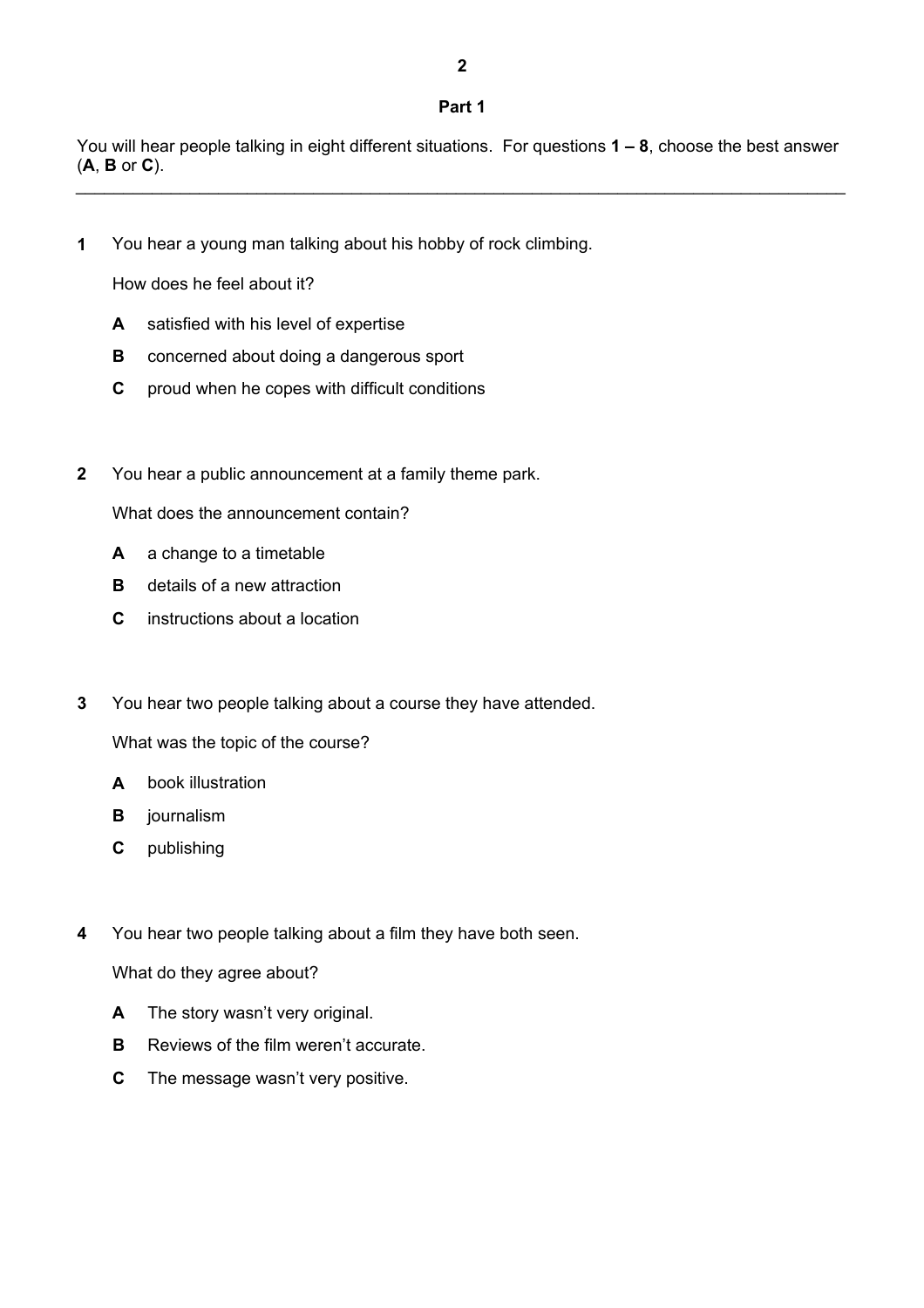- **5** You hear a man being interviewed about a new project he has set up in his home town. What is the purpose of the project?
	- **A** to reduce the amount of litter on a town's streets
	- **B** to increase the inhabitants' awareness of recycling
	- **C** to stop shopkeepers using plastic bags for customers' purchases
- **6** You hear a man talking on the radio about salespeople.

What does he say about them?

- **A** They take pride in forming good relationships with buyers.
- **B** They keep one objective in mind at all times.
- **C** They prefer people they think are easy to sell to.
- **7** You hear two friends talking about a student website.

What do they agree about it?

- **A** It is visually attractive.
- **B** It has a lot of useful advertisements.
- **C** It is easy to navigate round.
- **8** You hear a chef talking about taking part in a cookery competition.

What did he find surprising?

- **A** how nervous he felt
- **B** how rushed he felt
- **C** how tired he felt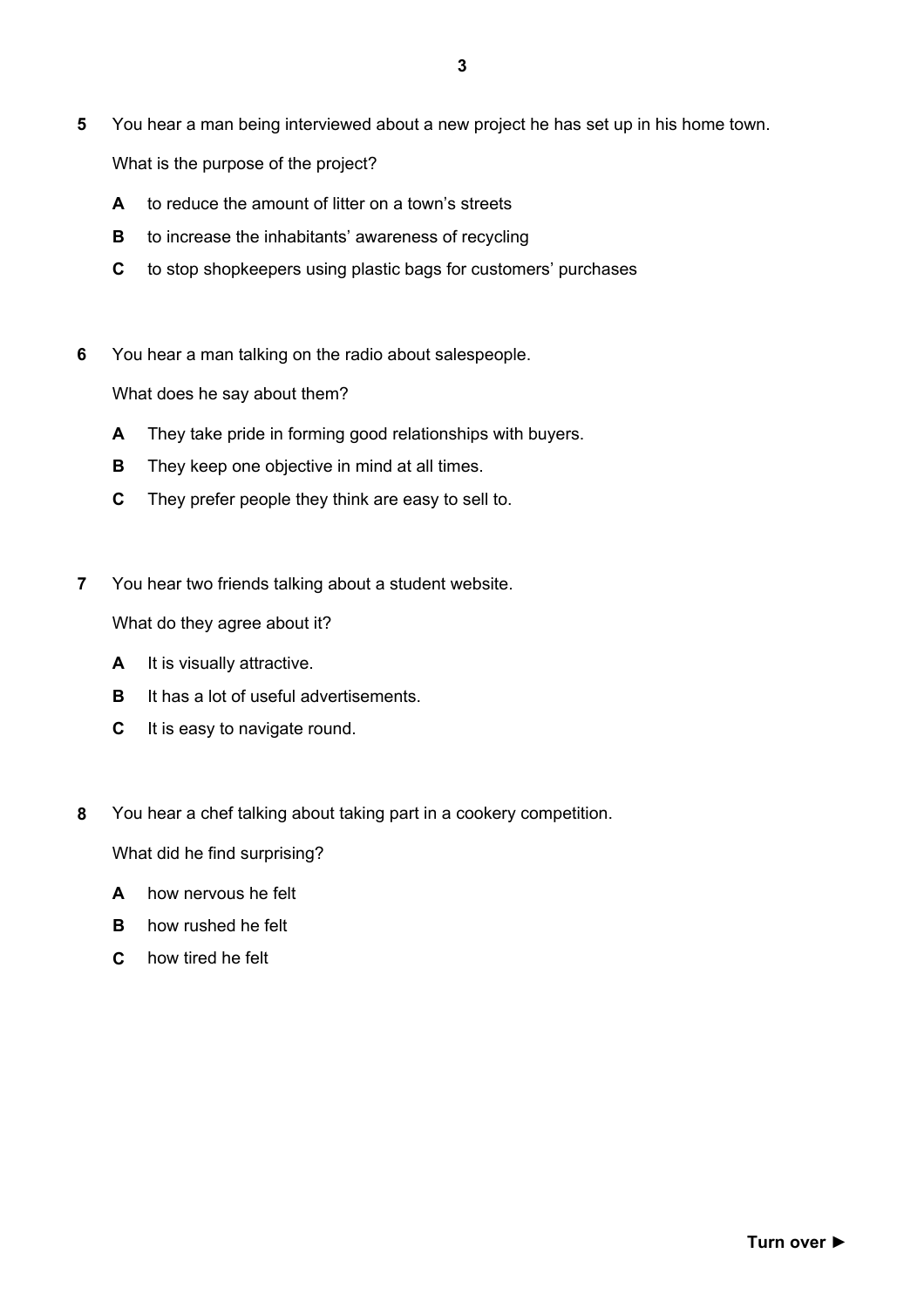You will hear a man called Chris Graham talking to a group of students about a vacation job he had in Australia.

For questions **9 – 18**, complete the sentences with a word or short phrase.

| <b>My Vacation Job in Australia</b>                                                  |                             |
|--------------------------------------------------------------------------------------|-----------------------------|
| Chris thinks the best place to find a job like he had is the                         |                             |
|                                                                                      |                             |
|                                                                                      |                             |
| For most of the time he was working for the travel company, Chris lived in a         |                             |
|                                                                                      |                             |
|                                                                                      |                             |
|                                                                                      |                             |
|                                                                                      | in the desert.              |
| Many of the tourists were unaware of the need to keep their                          |                             |
| The tourists particularly wanted to know how to tell the difference between the      |                             |
|                                                                                      |                             |
|                                                                                      |                             |
|                                                                                      | that had more than one use. |
| Chris says that the local government would like to have a larger                     |                             |
|                                                                                      |                             |
| Chris advises other students to send off their job application forms in the month of |                             |
|                                                                                      |                             |

**Part 2**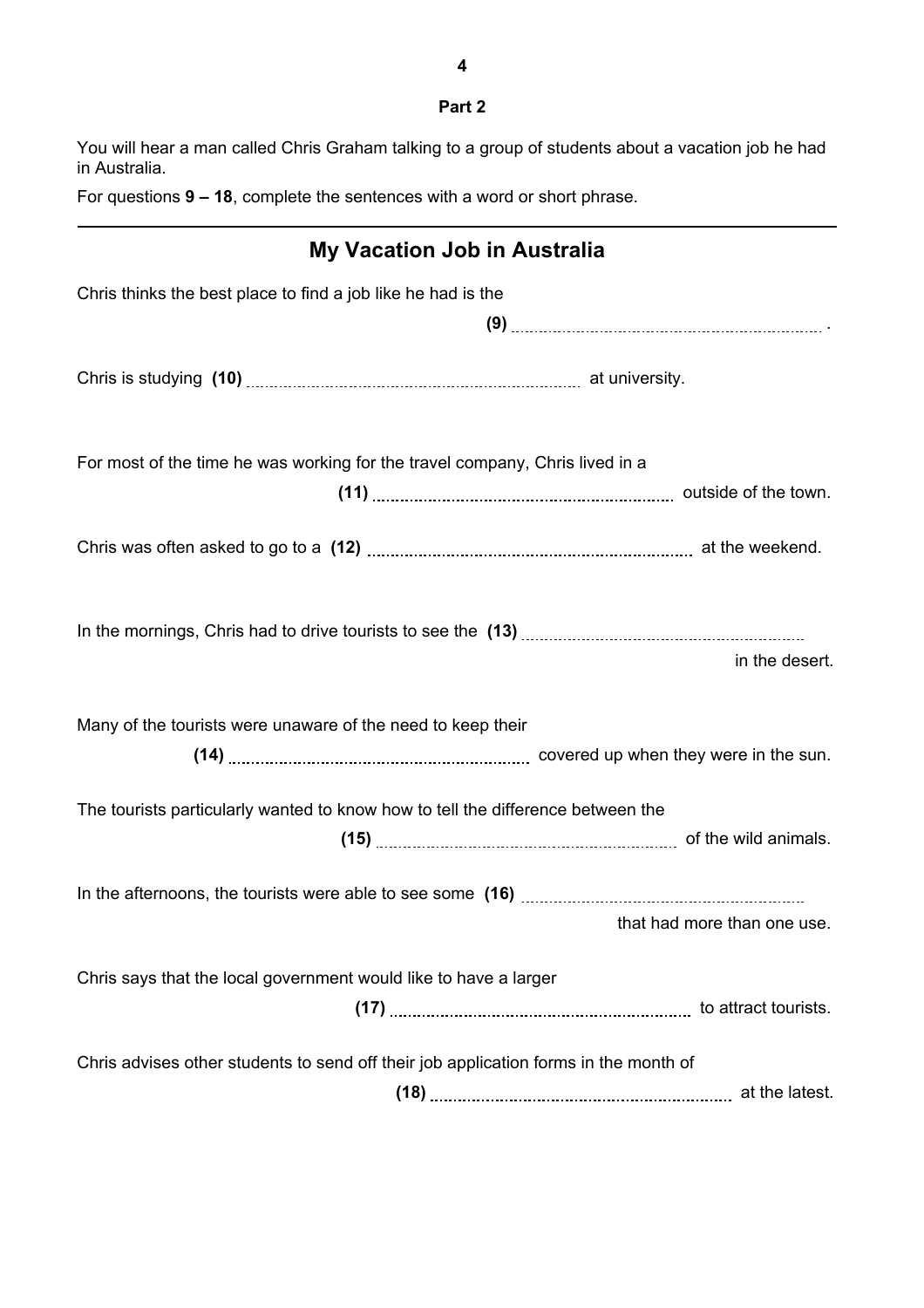#### **Part 3**

You will hear five short extracts in which people are talking about happiness. For questions **19 – 23**, choose from the list (**A – H**) what each person says happiness means to them. Use the letters only once. There are three extra letters which you do not need to use.

\_\_\_\_\_\_\_\_\_\_\_\_\_\_\_\_\_\_\_\_\_\_\_\_\_\_\_\_\_\_\_\_\_\_\_\_\_\_\_\_\_\_\_\_\_\_\_\_\_\_\_\_\_\_\_\_\_\_\_\_\_\_\_\_\_\_\_\_\_\_\_\_\_\_\_\_\_\_\_\_\_

| A | Having a happy personality allows you to cope effectively with<br>problems. |           |    |
|---|-----------------------------------------------------------------------------|-----------|----|
| B | Happiness comes from having someone special to share your<br>thoughts with. |           |    |
|   |                                                                             | Speaker 1 | 19 |
| C | Happiness is all about the experience of overcoming problems.               |           |    |
|   |                                                                             | Speaker 2 | 20 |
| D | Happiness is a short escape from everyday routine.                          |           |    |
|   |                                                                             | Speaker 3 | 21 |
| Е | True happiness lies in making others happy.                                 |           |    |
|   |                                                                             | Speaker 4 | 22 |
| F | Older people are less happy than younger ones.                              |           |    |
|   |                                                                             | Speaker 5 | 23 |
| G | Happiness is being thankful for what you have.                              |           |    |

**H** Happiness comes from achieving your goals.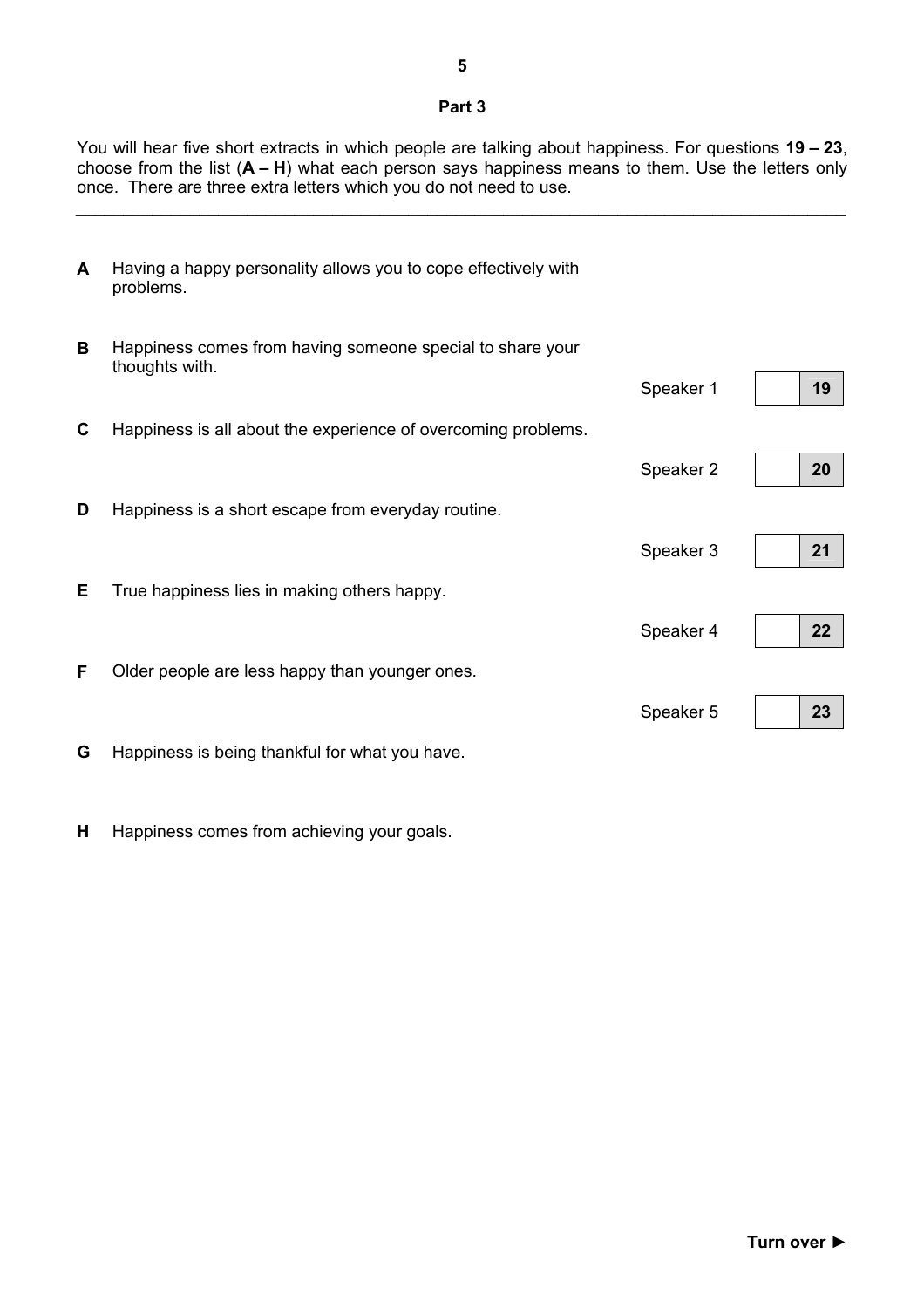#### **Part 4**

You will hear part of a radio interview with an author called Mickey Smith, who is talking about becoming excellent at sport. For questions **24 – 30**, choose the best answer (**A**, **B** or **C**). \_\_\_\_\_\_\_\_\_\_\_\_\_\_\_\_\_\_\_\_\_\_\_\_\_\_\_\_\_\_\_\_\_\_\_\_\_\_\_\_\_\_\_\_\_\_\_\_\_\_\_\_\_\_\_\_\_\_\_\_\_\_\_\_\_\_\_\_\_\_\_\_\_\_\_\_\_\_\_\_\_

- **24** When asked about his theory on talent, Mickey says that
	- A he is doing further research with other people.
	- **B** he realises some people disagree with him.
	- **C** he has not yet fully proved his ideas.
- **25** Mickey believes that outstanding football players
	- **A** have better levels of concentration than other players.
	- **B** are aware of the positions of other players on the pitch.
	- **C** are faster runners than other players.
- **26** How did Mickey feel when he first became successful at gymnastics?
	- **A** convinced he had a natural aptitude for the sport
	- **B** conscious that others in his area didn't have the same chances
	- **C** lucky to have had one of the best training routines
- **27** Mickey says that the motivation to continue training for long periods of time
	- **A** develops at an early age in people who become experts.
	- **B** depends on your personal attitude towards success.
	- **C** does not come naturally to most people.
- **28** Mickey says that coaches working with young people need to understand that
	- **A** children and adults have different thought processes.
	- **B** voung people have a built-in drive to succeed in areas like sport.
	- **C** it is important to focus on mental rather than physical techniques.